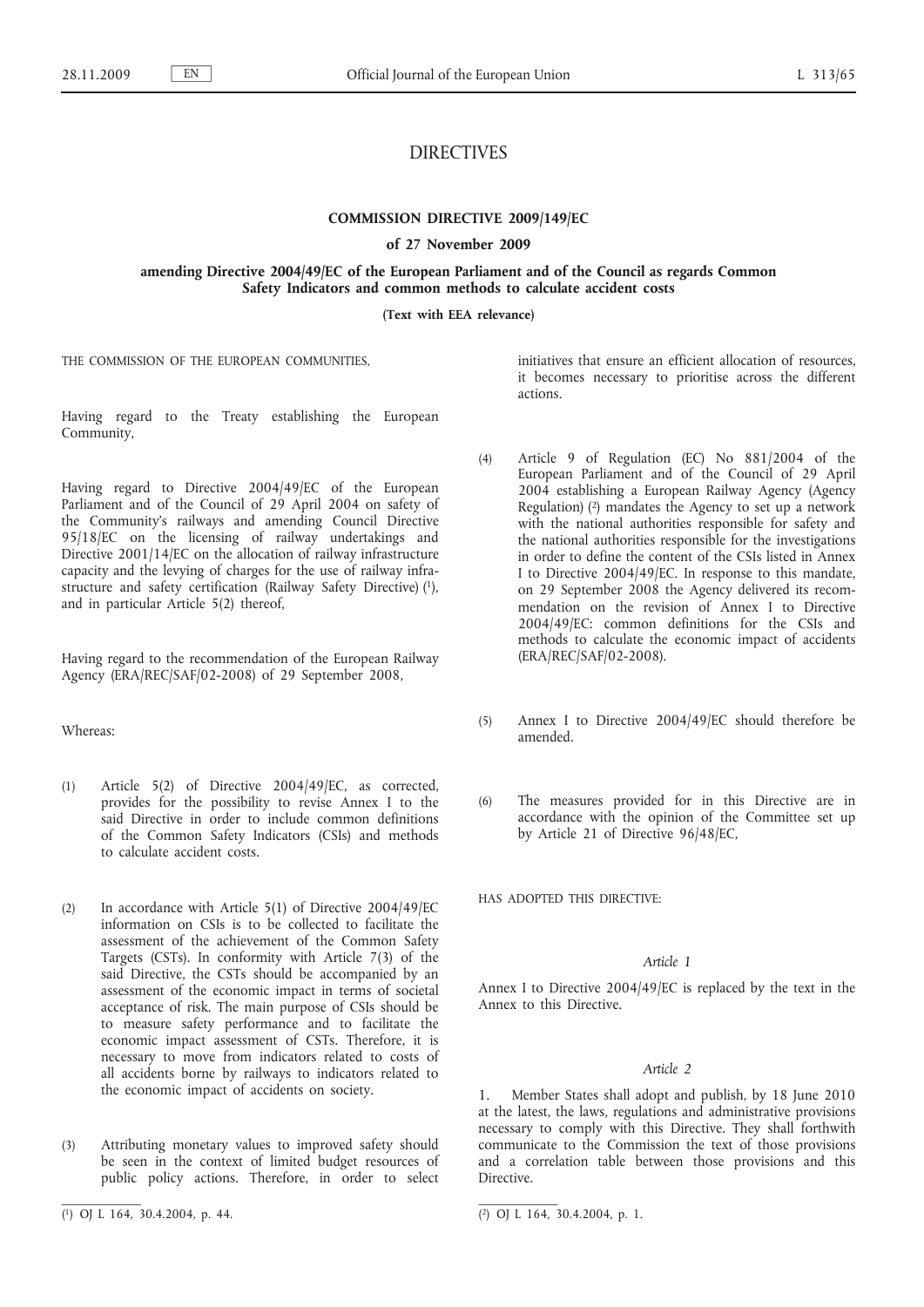When Member States adopt those provisions, they shall contain a reference to this Directive or be accompanied by such a reference on the occasion of their official publication. Member States shall determine how such reference is to be made.

2. Member States shall communicate to the Commission the text of the main provisions of national law which they adopt in the field covered by this Directive.

# *Article 3*

This Directive shall enter into force 20 days after its publication in the *Official Journal of the European Union*.

## *Article 4*

This Directive is addressed to the Member States.

Done at Brussels, 27 November 2009.

*For the Commission* Antonio TAJANI *Vice-President*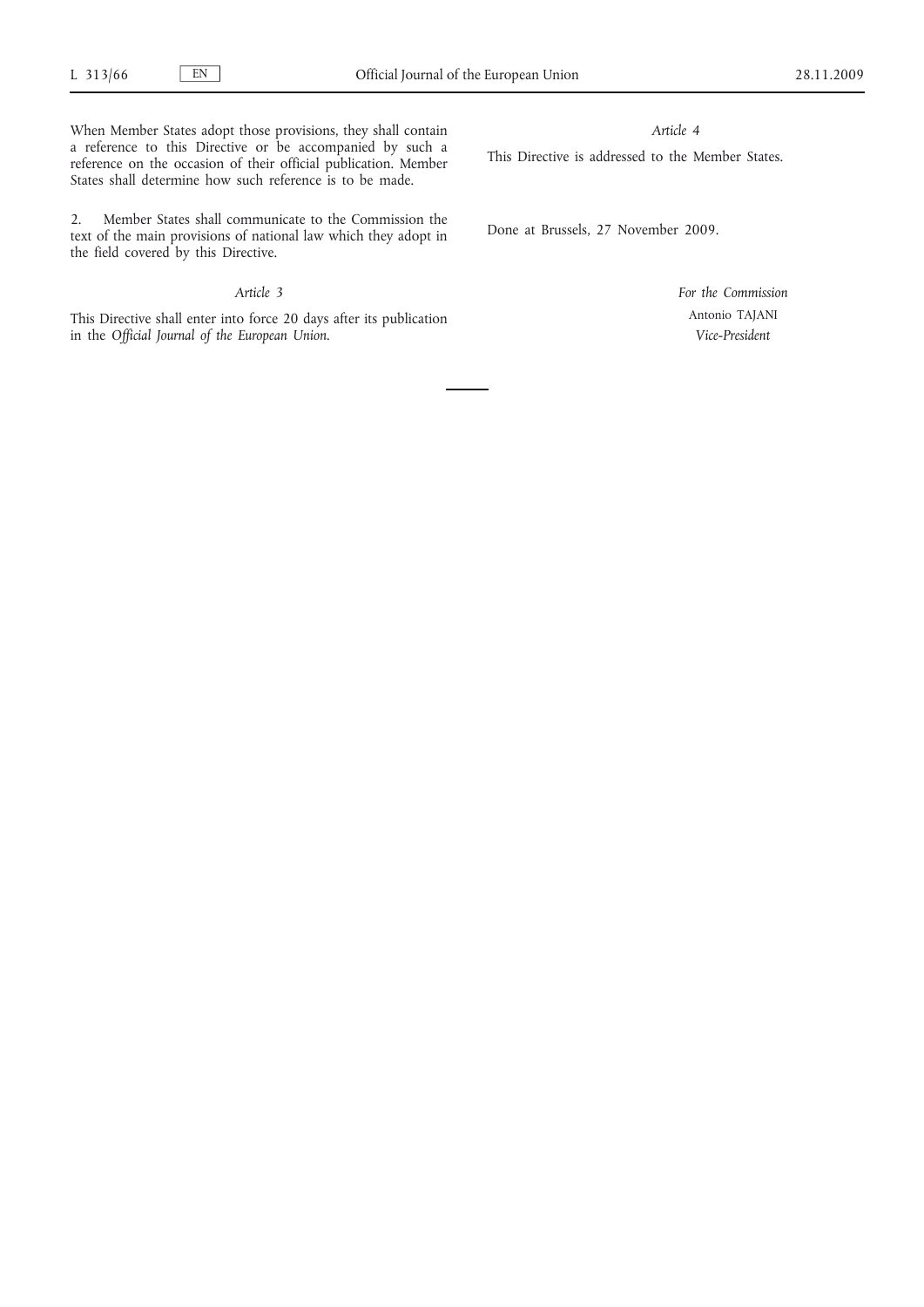## *ANNEX*

## *'ANNEX I*

# **COMMON SAFETY INDICATORS**

Common safety indicators shall be reported annually by the safety authorities. The first reporting period shall be 2010.

Indicators relating to activities referred to in Article 2(2), (a) and (b), should be accounted for separately, if they are submitted.

If new facts or errors are discovered after the submission of the report the indicators for one particular year shall be amended or corrected by the safety authority at the first convenient opportunity and at the latest in the next annual report.

For indicators relating to accidents under heading 1, Regulation (EC) No 91/2003 of the European Parliament and of the Council of 16 December 2002 on rail transport statistics (1) shall be applied as far as the information is available.

## 1. **Indicators relating to accidents**

- 1.1. Total and relative (to train-kilometres) number of significant accidents and a break-down on the following types of accidents:
	- collisions of trains, including collisions with obstacles within the clearance gauge,
	- derailments of trains,
	- level crossing accidents, including accidents involving pedestrians at level crossings,
	- accidents to persons caused by rolling stock in motion, with the exception of suicides,
	- fires in rolling stock,
	- others.

Each significant accident shall be reported under the type of the primary accident, even if the consequences of the secondary accident are more severe, e.g. a fire following a derailment.

- 1.2. Total and relative (to train-kilometres) number of persons seriously injured and killed by type of accident divided into the following categories:
	- passengers (also in relation to total number of passenger-kilometres and passenger train-kilometres),
	- employees including the staff of contractors,
	- level crossing users,
	- unauthorised persons on railway premises,
	- others.

### 2. **Indicators relating to dangerous goods**

Total and relative (to train-kilometres) number of accidents involving the transport of dangerous goods divided into the following categories:

- accidents involving at least one railway vehicle transporting dangerous goods, as defined by the Appendix,
- number of such accidents in which dangerous goods are released.

<sup>(</sup> 1) OJ L 14, 21.1.2003, p. 1.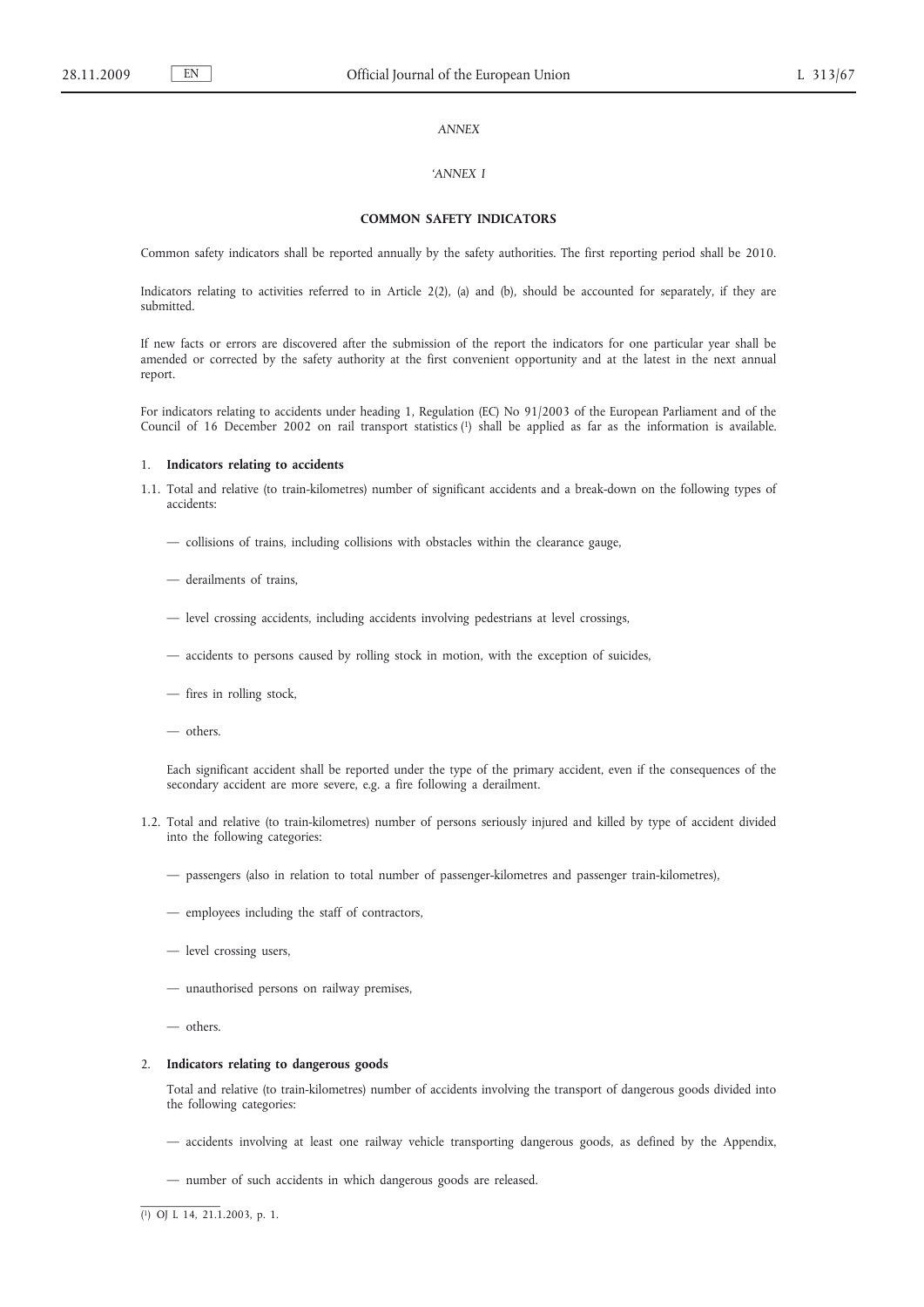## 3. **Indicators relating to suicides**

Total and relative (to train-kilometres) number of suicides.

#### 4. **Indicators relating to precursors of accidents**

Total and relative (to train-kilometres) number of:

- broken rails,
- track buckles,
- wrong-side signalling failures,
- signals passed at danger,
- broken wheels and axles on rolling stock in service.

All precursors are to be reported, both resulting and not resulting in accidents. Precursors resulting in an accident shall be reported under the CSIs on precursors; the accidents that occurred, if significant, shall be reported under the CSIs on accidents referred to in heading 1.

## 5. **Indicators to calculate the economic impact of accidents**

Total in euro and relative (to train-kilometres):

- number of deaths and serious injuries multiplied by the Value of Preventing a Casualty (VPC),
- cost of damages to environment,
- cost of material damages to rolling stock or infrastructure,
- cost of delays as a consequence of accidents.

Safety authorities shall report either the economic impact of all accidents, or the economic impact of significant accidents only. This choice shall be clearly indicated in the annual report referred to in Article 18.

The VPC is the value society attributes to the prevention of a casualty and as such shall not form a reference for compensation between parties involved in accidents.

## 6. **Indicators relating to technical safety of infrastructure and its implementation**

- 6.1. Percentage of tracks with Automatic Train Protection (ATP) in operation, percentage of train-kilometres using operational ATP systems.
- 6.2. Number of level crossings (total, per line kilometre and track kilometre) by the following eight types:
	- (a) active level crossings with:
		- (i) automatic user-side warning,
		- (ii) automatic user-side protection,
		- (iii) automatic user-side protection and warning,
		- (iv) automatic user-side protection and warning, and rail-side protection,
		- (v) manual user-side warning,
		- (vi) manual user-side protection,
		- (vii) manual user-side protection and warning.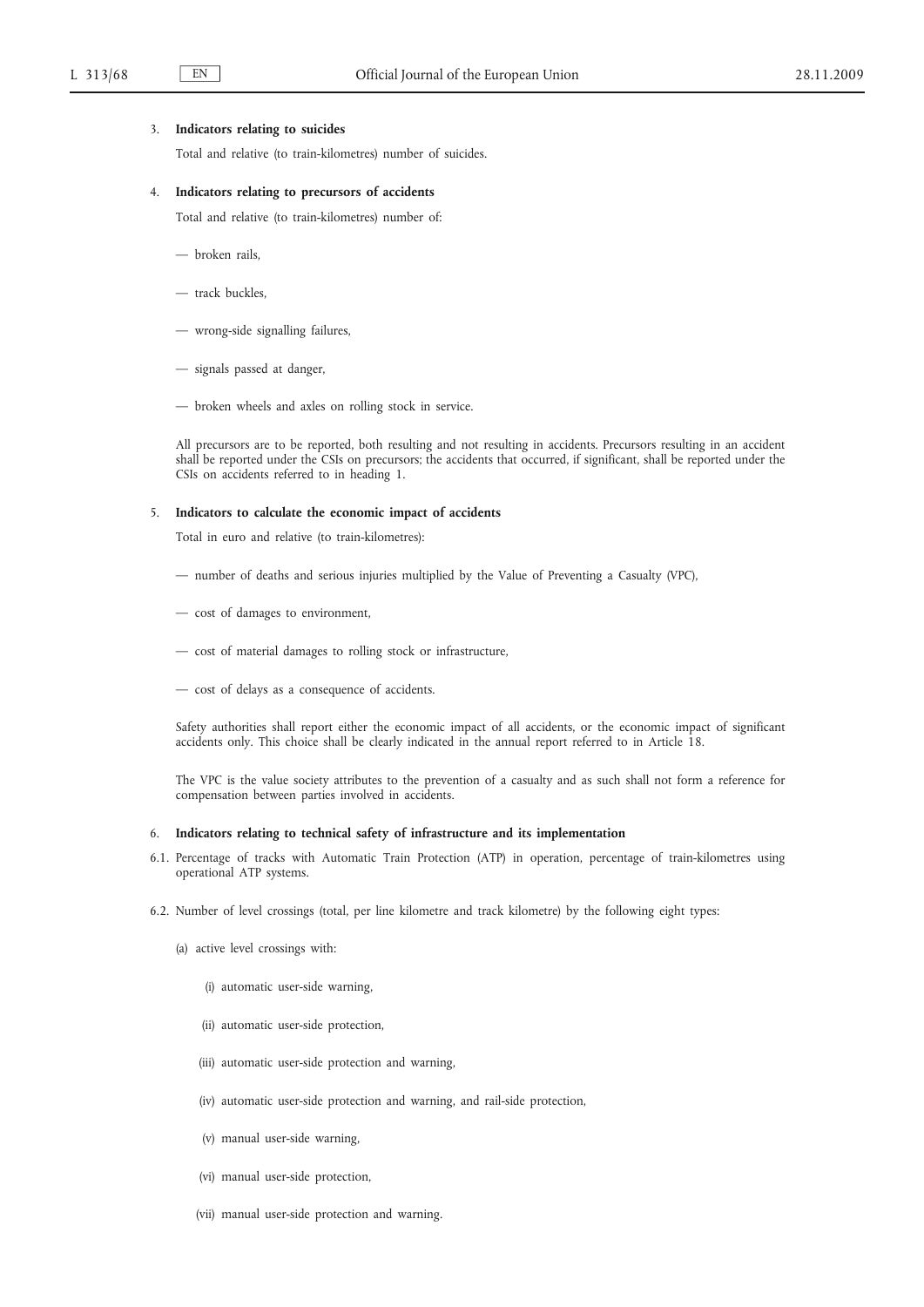(b) passive level crossings.

# 7. **Indicators relating to the management of safety**

Internal audits accomplished by infrastructure managers and railway undertakings as set out in the documentation of the safety management system. Total number of audits accomplished and the number as a percentage of audits required (and/or planned).

# 8. **Definitions**

Common definitions for the CSIs and methods to calculate the economic impact of accidents are laid down in the Appendix.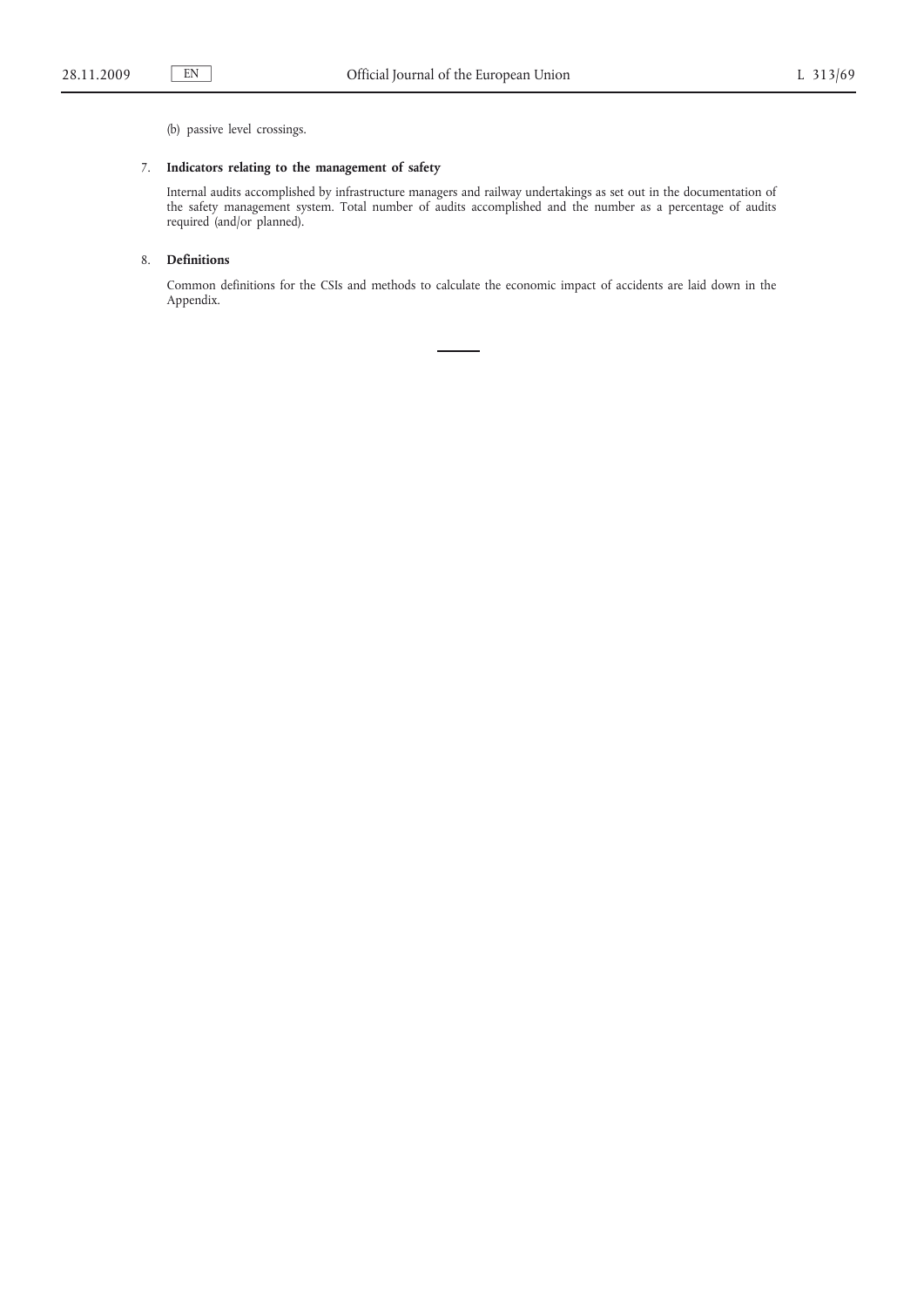## *Appendix*

#### **Common definitions for the CSIs and methods to calculate the economic impact of accidents**

#### 1. **Indicators relating to accidents**

- 1.1. "significant accident" means any accident involving at least one rail vehicle in motion, resulting in at least one killed or seriously injured person, or in significant damage to stock, track, other installations or environment, or extensive disruptions to traffic. Accidents in workshops, warehouses and depots are excluded.
- 1.2. "significant damage to stock, track, other installations or environment" means damage that is equivalent to EUR 150 000 or more.
- 1.3. "extensive disruptions to traffic" means that train services on a main railway line are suspended for six hours or more.
- 1.4. "train" means one or more railway vehicles hauled by one or more locomotives or railcars, or one railcar travelling alone, running under a given number or specific designation from an initial fixed point to a terminal fixed point. A light engine, i.e. a locomotive travelling on its own, is considered to be a train.
- 1.5. "collision of trains, including collisions with obstacles within the clearance gauge" means a front to front, front to end or a side collision between a part of a train and a part of another train, or with:
	- (i) shunting rolling stock,
	- (ii) objects fixed or temporarily present on or near the track (except at level crossings if lost by a crossing vehicle or user).
- 1.6. "train derailment" means any case in which at least one wheel of a train leaves the rails.
- 1.7. "level crossing accidents" means accidents at level crossings involving at least one railway vehicle and one or more crossing vehicles, other crossing users such as pedestrians or other objects temporarily present on or near the track if lost by a crossing vehicle/user.
- 1.8. "accidents to persons caused by rolling stock in motion" means accidents to one or more persons who are either hit by a railway vehicle or by an object attached to, or that has become detached from, the vehicle. Persons who fall from railway vehicles are included, as well as persons who fall or are hit by loose objects when travelling on board vehicles.
- 1.9. "fires in rolling stock" means fires and explosions that occur in railway vehicles (including their load) when they are running between the departure station and the destination, including when stopped at the departure station, the destination or intermediate stops, as well as during re-marshalling operations.
- 1.10. "other types of accidents" means all accidents other than those already mentioned (train collisions, train derailments, at level crossing, to persons caused by rolling stock in motion and fires in rolling stock).
- 1.11. "passenger" means any person, excluding members of the train crew, who makes a trip by rail. For accident statistics, passengers trying to embark/disembark onto/from a moving train are included.
- 1.12. "employees (staff of contractors and self-employed contractors are included)" means any person whose employment is in connection with a railway and is at work at the time of the accident. It includes the crew of the train and persons handling rolling stock and infrastructure installations.
- 1.13. "level crossing users" means all persons using a level crossing to cross the railway line by any mean of transport or by foot.
- 1.14. "unauthorised persons on railway premises" means any person present on railway premises where such presence is forbidden, with the exception of level crossing users.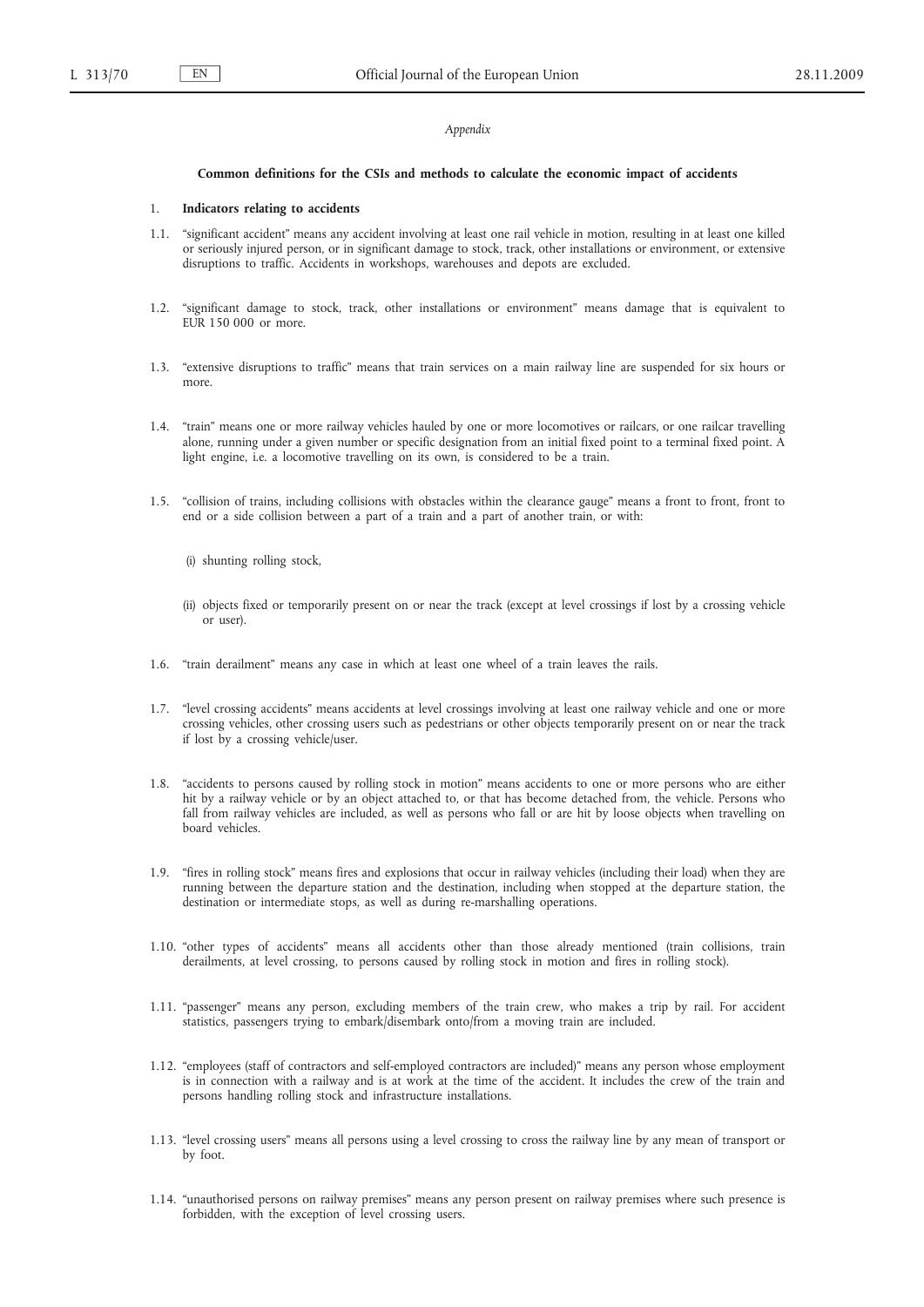- 1.15. "others (third parties)" means all persons not defined as "passengers", "employees including the staff of contractors", "level crossing users" or "unauthorised persons on railway premises".
- 1.16. "deaths (killed person)" means any person killed immediately or dying within 30 days as a result of an accident, excluding suicides.
- 1.17. "injuries (seriously injured person)" means any person injured who was hospitalised for more than 24 hours as a result of an accident, excluding attempted suicides.

#### 2. **Indicators relating to dangerous goods**

- 2.1. "accident involving the transport of dangerous goods" means any accident or incident that is subject to reporting in accordance with  $\overline{R}$ ID (1)/ADR section 1.8.5.
- 2.2. "dangerous goods" means those substances and articles the carriage of which is prohibited by RID, or authorised only under the conditions prescribed therein.

#### 3. **Indicators relating to suicides**

3.1. "suicide" means an act to deliberately injure oneself resulting in death, as recorded and classified by the competent national authority.

#### 4. **Indicators relating to precursors of accidents**

- 4.1. "broken rails" means any rail which is separated in two or more pieces, or any rail from which a piece of metal becomes detached, causing a gap of more than 50 mm in length and more than 10 mm in depth on the running surface.
- 4.2. "track buckles" means faults related to the continuum and the geometry of track, requiring track obstruction or immediate reduction of permitted speed to maintain safety.
- 4.3. "wrong side signalling failure" means any failure of a signalling system (either to infrastructure or to rolling stock), resulting in signalling information less restrictive than that demanded.
- 4.4. "Signal Passed at Danger (SPAD)" means any occasion when any part of a train proceeds beyond its authorised movement.

Unauthorised movement means to pass:

- a trackside colour light signal or semaphore at danger, order to STOP, where an Automatic Train Control System (ATCS) or ATP system is not operational,
- the end of a safety related movement authority provided in an ATCS or ATP system,
- a point communicated by verbal or written authorisation laid down in regulations,
- stop boards (buffer stops are not included) or hand signals.

Cases in which vehicles without any traction unit attached or a train that is unattended run away past a signal at danger are not included. Cases in which, for any reason, the signal is not turned to danger in time to allow the driver to stop the train before the signal are not included.

National Safety Authorities may report separately on the four indexes and shall report at least an aggregate indicator containing data on all four items.

4.5. "broken wheels and broken axles" means a break affecting the essential parts of the wheel or the axle and creating a risk of accident (derailment or collision).

<sup>(</sup> 1) RID, Regulations concerning the International Carriage of Dangerous Goods by Rail, as adopted under Directive 2008/68/EC of the European Parliament and of the Council of 24 September 2008 on the inland transport of dangerous goods (OJ L 260, 30.9.2008, p. 13).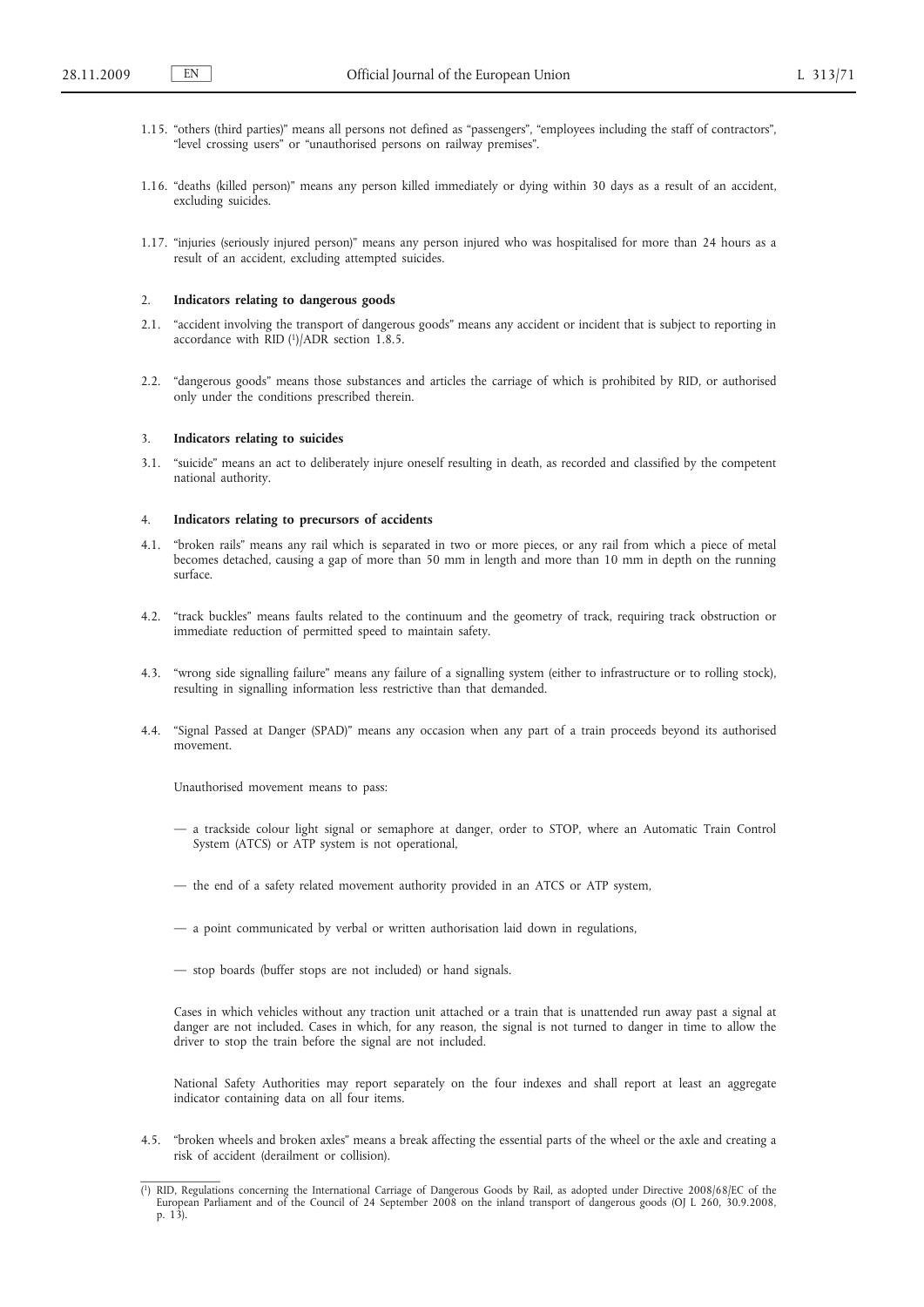## 5. **Common methodologies to calculate the economic impact of accidents**

- 5.1. The Value of Preventing a Casualty (VPC) is composed of:
	- 1. Value of safety *per se*: Willingness to Pay (WTP) values based on stated preference studies carried out in the Member State for which they are applied.
	- 2. Direct and indirect economic costs: cost values appraised in the Member State, composed of:
		- medical and rehabilitation cost,
		- legal court cost, cost for police, private crash investigations, the emergency service and administrative costs of insurance,
		- production losses: value to society of goods and services that could have been produced by the person if the accident had not occurred.
- 5.2. Common principles to appraise the value of safety *per se* and direct/indirect economic costs:

For the value of safety *per se*, the assessment of whether available estimates are appropriate or not shall be based on the following considerations:

- estimates shall relate to a system for valuation of mortality risk reduction in the transport sector and follow a WTP approach according to stated preference methods,
- the respondent sample used for the values shall be representative of the population concerned. In particular, the sample has to reflect the age/income distribution along with other relevant socio-economic/demographic characteristics of the population,
- method for eliciting WTP values: survey design shall be such that questions are clear/meaningful to respondents.

Direct and indirect economic costs shall be appraised on the basis of the real costs borne by society.

- 5.3. "Cost of damage to environment" means costs that are to be met by Railway Undertakings/Infrastructure Managers, appraised on the basis of their experience, in order to restore the damaged area to its state before the railway accident.
- 5.4. "Cost of material damage to rolling stock or infrastructure" means the cost of providing new rolling stock or infrastructure, with the same functionalities and technical parameters as that damaged beyond repair, and the cost of restoring repairable rolling stock or infrastructure to its state before the accident. Both are to be estimated by Railway Undertakings/Infrastructure Managers on the basis of their experience. Also includes costs related to leasing rolling stock, as a consequence of non availability due to damaged vehicles.
- 5.5. "Cost of delays as a consequence of accidents" means the monetary value of delays incurred by users of rail transport (passengers and freight customers) as a consequence of accidents, calculated by the following model:

VT = monetary value of travel time savings

Value of time for a passenger of a train (an hour)

 $VT_P = [VT$  of work passengers]\*[Average percentage of work passengers per year] + [VT of non-work passengers]\*[Average percentage of non-work passengers per year]

- VT measured in EUR per passenger per hour
- Value of time for a freight train (an hour)

 $VT_F = [VT \text{ of freight trains}]^*[(Tonne-Km)/(Train-Km)]$ 

VT is measured in EUR per freight tonne per hour

Average tonnes of goods transported per train in one year = (Tonne-Km)/(Train-Km)

 $C_M$  = Cost of 1 minute of delay of a train

*Passenger train*

 $C_{MP} = K_1*(VT_P/60)*[(Passenger-Km)/(Train-Km)]$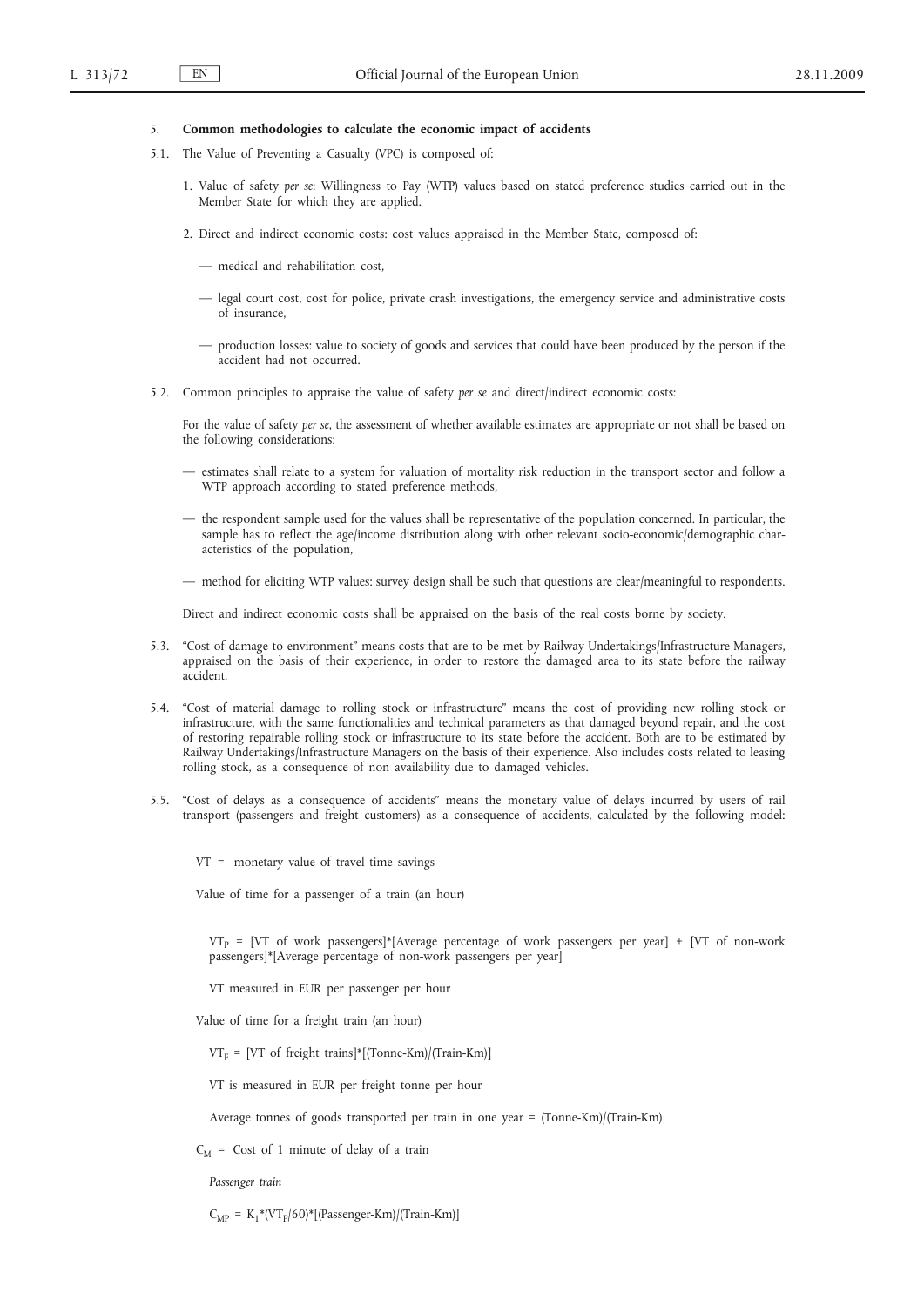Average number of passengers per train in one year = (Passenger-Km)/(Train-Km)

*Freight train*

 $C_{MF} = K_2^*$  (VT<sub>F</sub>/60)

Factors  $K_1$  and  $K_2$  are between the value of time and the value of delay, as estimated by stated preference studies, to take into account that the time lost as a result of delays is perceived significantly more negatively than normal travel time.

Cost of delays of an accident =  $C_{MP}^*$ (Minutes of delay of passenger trains) +  $C_{MP}^*$ (Minutes of delay of freight trains)

*Scope of the model*

Cost of delays is to be calculated for all accidents, both significant and non-significant.

Delays are to be calculated as follows:

— real delays on the railway lines where accidents occurred,

— real delays or, if not possible, estimated delays on the other affected lines.

## 6. **Indicators relating to technical safety of infrastructure and its implementation**

- 6.1. "Automatic Train Protection (ATP)" means a system that enforces obedience to signals and speed restrictions by speed supervision, including automatic stop at signals.
- 6.2. "level crossing" means any level intersection between the railway and a passage, as recognised by the infrastructure manager and open to public or private users. Passages between platforms within stations are excluded, as well as passages over tracks for the sole use of employees.
- 6.3. "passage" means any public or private road, street or highway, including footpaths and bicycle paths, or other route provided for the passage of people, animals, vehicles or machinery.
- 6.4. "active level crossing" means a level crossing where the crossing users are protected from or warned of the approaching train by the activation of devices when it is unsafe for the user to traverse the crossing.
	- Protection by the use of physical devices:
		- half or full barriers,

— gates.

- Warning by the use of fixed equipment at level crossings:
	- visible devices: lights,
	- audible devices: bells, horns, klaxons, etc.,
	- physical devices, e.g. vibration due to road bumps.

Active level crossings are classified as:

1. "Level crossing with crossing-user-side automatic protection and/or warning" means a level crossing where the crossing protection and/or warning are activated by the approaching train.

These level crossings are classified as:

- (i) automatic user-side warning,
- (ii) automatic user-side protection,
- (iii) automatic user-side protection and warning,
- (iv) automatic user-side protection and warning, and rail-side protection.

"Rail-side protection" means a signal or other train protection system that only permits a train to proceed if the level crossing is user-side protected and free from incursion; the latter by means of surveillance and/or obstacle detection.